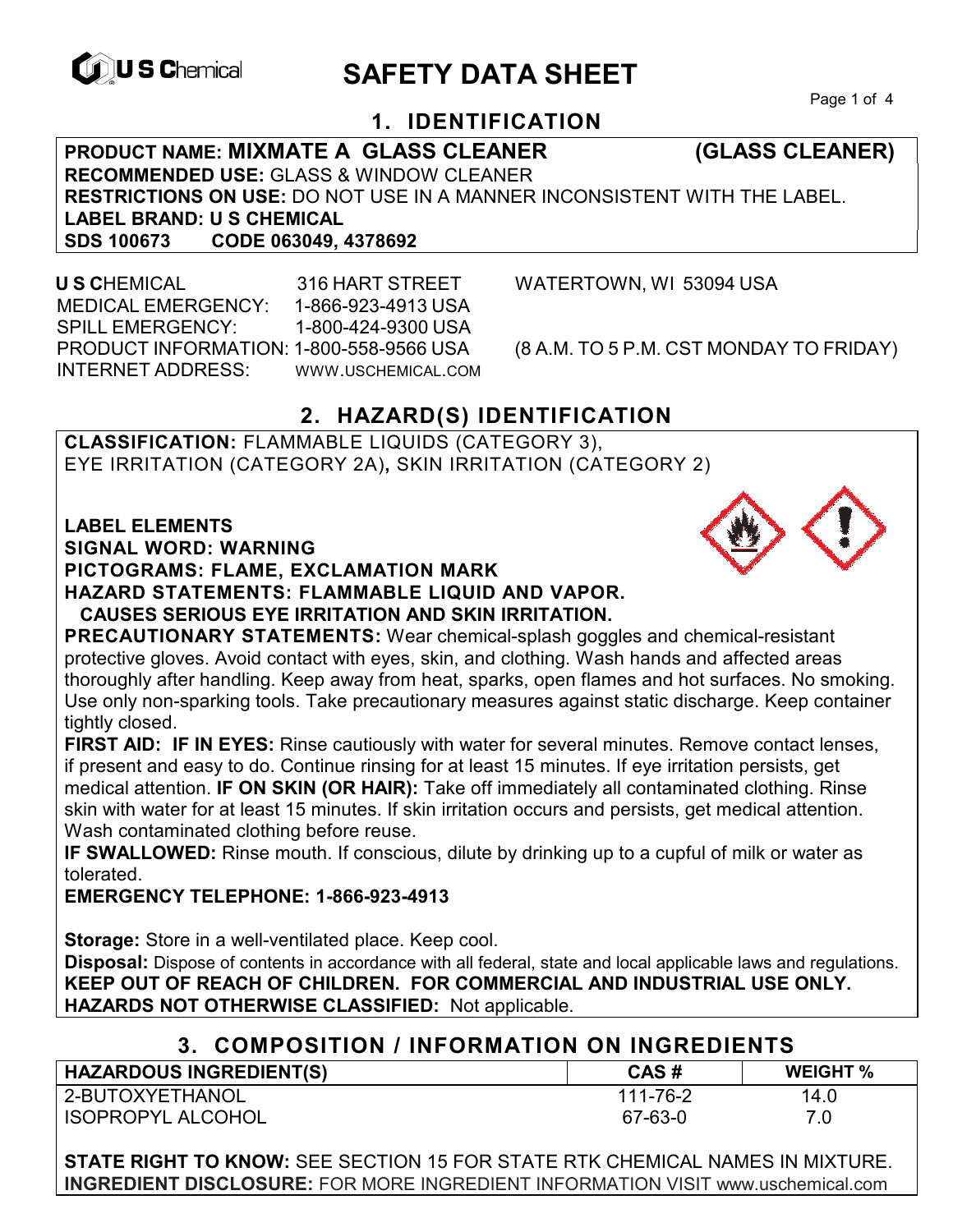## **MIXMATE A GLASS CLEANER** SDS 100673

#### **4. FIRST-AID MEASURES** Page 2 of 4

**IF IN EYES:** RINSE CAUTIOUSLY WITH WATER FOR SEVERAL MINUTES. REMOVE CONTACT LENSES, IF PRESENT AND EASY TO DO. CONTINUE RINSING FOR AT LEAST 15 MINUTES. IF EYE IRRITATION PERSISTS, GET MEDICAL ATTENTION.

**IF ON SKIN (OR HAIR):** TAKE OFF IMMEDIATELY ALL CONTAMINATED CLOTHING. RINSE SKIN WITH WATER FOR AT LEAST 15 MINUTES. IF SKIN IRRITATION OCCURS AND PERSISTS, GET MEDICAL ATTENTION. WASH CONTAMINATED CLOTHING BEFORE REUSE.

**IF SWALLOWED:** RINSE MOUTH. IF CONSCIOUS, DILUTE BY DRINKING UP TO A CUPFUL OF MILK OR WATER AS TOLERATED.

**IF INHALED:** NO SPECIFIC FIRST AID MEASURES ARE REQUIRED.

**EMERGENCY TELEPHONE: 1-866-923-4913** 

**MOST IMPORTANT SYMPTOMS / EFFECTS:** CAUSES SERIOUS EYE IRRITATION AND SKIN IRRITATION.

**MEDICAL CONDITIONS AGGRAVATED:** NONE KNOWN.

**NOTE TO PHYSICIAN:** CALL 1-866-923-4913 FOR EXPOSURE MANAGEMENT ASSISTANCE.

### **5. FIRE-FIGHTING MEASURES**

**CHEMICAL HAZARDS:** SERIOUS EYE IRRITATION AND SKIN IRRITATION. FLAMMABLE. ALTHOUGH THIS PRODUCT HAS A FLASH POINT BELOW 200F, IT IS AN AQUEOUS SOLUTION WHICH HAS BEEN TESTED AND SHOWN NOT TO SUSTAIN COMBUSTION. **COMBUSTION PRODUCT HAZARDS:** OXIDES OF CARBON AND OTHER FUMES. **METHODS:** SELECT EXTINGUISHER AND METHODS BASED ON FIRE SIZE AND TYPE. **EQUIPMENT:** WEAR SCBA AND FULL PROTECTIVE GEAR AS CONDITIONS WARRANT. **NFPA RATING:** HEALTH-2/FLAMMABILITY-1/ INSTABILITY-0/SPECIAL HAZARD-N.AP. **SUITABLE EXTINGUISHERS:** WATER, DRY CHEMICAL, CO2 OR FOAM SUITABLE FOR FIRE. **UNSUITABLE EXTINGUISHERS:** NO RESTRICTIONS BASED ON CHEMICAL HAZARDS.

## **6. ACCIDENTAL RELEASE MEASURES**

**PERSONAL PRECAUTIONS:** ELIMINATE ALL IGNITION SOURCES. EVACUATE UNPROTECTED PERSONNEL FROM AREA. WEAR PERSONAL PROTECTION. RUBBER BOOTS RECOMMENDED. SEE SECTION 8. VENTILATE AREA IF NEEDED. BE CAREFUL NOT TO SLIP. WASH THOROUGHLY AFTER CLEAN-UP.

**ENVIRONMENTAL PRECAUTIONS:** PREVENT SPILL FROM ENTERING DRAIN, STORM SEWER OR SURFACE WATERWAY. PREVENT WATER AND SOIL CONTAMINATION. **CLEAN-UP METHODS:** ELIMINATE ALL IGNITION SOURCES. SMALL SPILLS MAY BE WIPED UP AND RINSED WITH WATER. FOR LARGER SPILLS, DIKE TO CONTAIN. PUMP TO LABELED CONTAINER OR ABSORB SPILLAGE AND SCOOP UP WITH INERT ABSORBENT MATERIAL. AFTER SPILL COLLECTION, RINSE AREA WITH WATER AND FOLLOW WITH NORMAL CLEAN-UP PROCEDURES.

## **7. HANDLING AND STORAGE**

**HANDLING:** FOLLOW ALL LABEL DIRECTIONS. INSTRUCT PERSONNEL ABOUT PROPER USE, HAZARDS, PRECAUTIONS, AND FIRST AID MEASURES. AVOID CONTACT WITH EYES, SKIN AND CLOTHING. TAKE OFF CONTAMINATED CLOTHING AND WASH IT BEFORE REUSE. DO NOT TASTE OR SWALLOW. PRODUCT RESIDUE MAY REMAIN ON OR IN EMPTY CONTAINERS. HANDLE CAREFULLY TO AVOID DAMAGING CONTAINER. **STORAGE:** KEEP CONTAINER CLOSED WHEN NOT IN USE. STORE IN A WELL-VENTILATED PLACE. KEEP AWAY FROM HEAT, SPARK AND FLAME. STORAGE AT AMBIENT TEMPERATURES IN A DRY AREA OUT OF DIRECT SUNLIGHT. PROTECT FROM FREEZING. ROTATE STOCK REGULARLY. KEEP AWAY FROM FOOD AND DRINK. KEEP OUT OF REACH OF CHILDREN.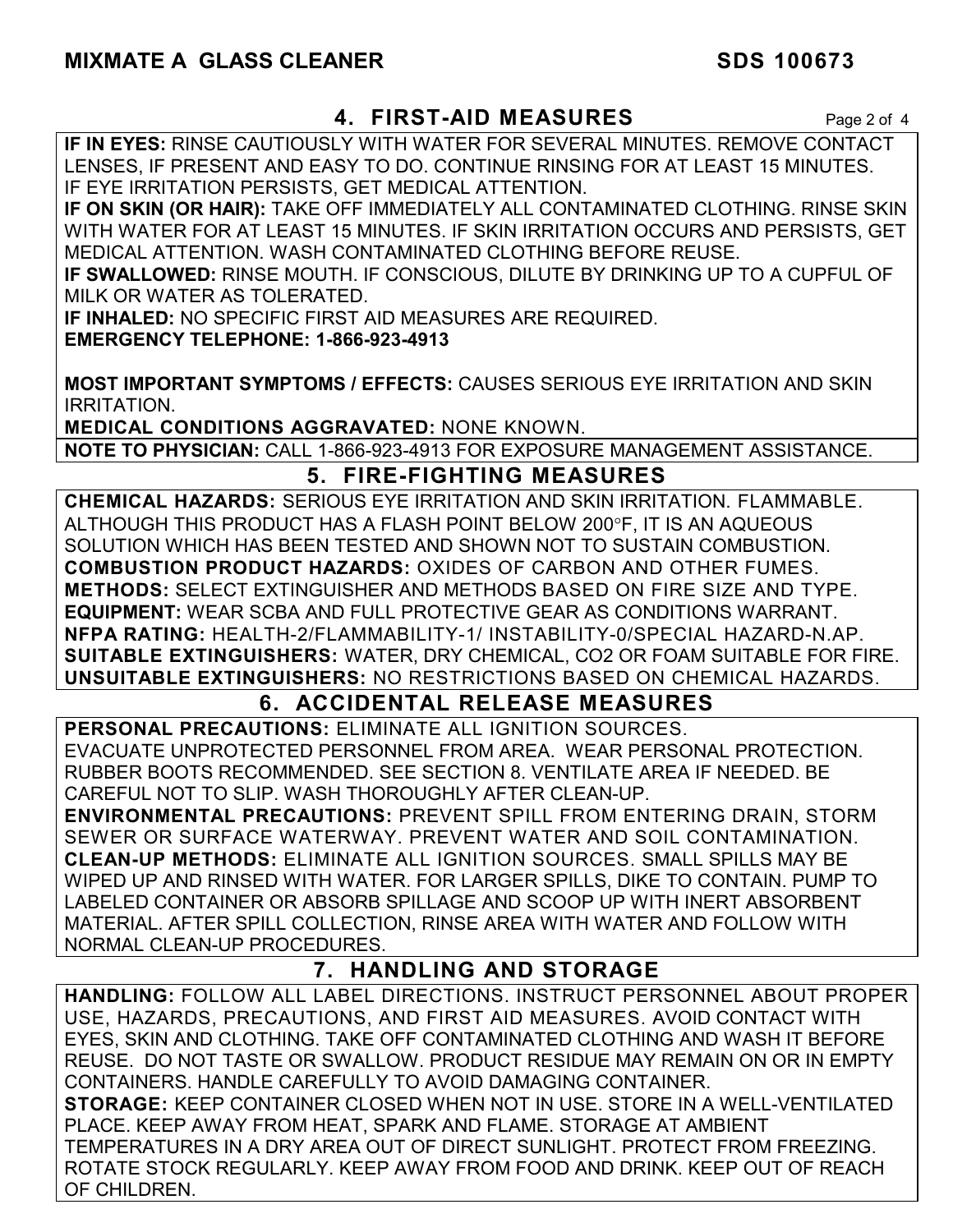## **MIXMATE A GLASS CLEANER SDS 100673 8. EXPOSURE CONTROLS / PERSONAL PROTECTION** Page 3 of 4

**EXPOSURE LIMITS:** 2-BUTOXYETHANOL = 20 PPM TWA (ACGIH), 50 PPM TWA-SKIN (OSHA) ISOPROPYL ALCOHOL = 200 PPM TWA, 400 PPM STEL (ACGIH), 400 PPM TWA (OSHA) **ENGINEERING CONTROLS:** GENERAL ROOM VENTILATION IS TYPICALLY ADEQUATE.

#### **PERSONAL PROTECTION**

**EYES:** CHEMICAL-SPLASH SAFETY GOGGLES. **HANDS:** CHEMICAL-RESISTANT PROTECTIVE GLOVES (NITRILE, NEOPRENE OR RUBBER). **RESPIRATORY:** PROTECTIVE EQUIPMENT NOT REQUIRED WITH NORMAL USE. **FEET:** PROTECTIVE EQUIPMENT NOT REQUIRED WITH NORMAL USE. **BODY:** PROTECTIVE EQUIPMENT NOT REQUIRED WITH NORMAL USE. **HYGIENE MEASURES:** HANDLE IN ACCORDANCE WITH GOOD INDUSTRIAL HYGIENE AND SAFETY PRACTICE. TAKE OFF IMMEDIATELY ALL CONTAMINATED CLOTHING AND WASH IT BEFORE RE-USE. WASH HANDS AND AFFECTED AREAS THOROUGHLY AFTER HANDLING.

## **9. PHYSICAL AND CHEMICAL PROPERTIES**

**APPEARANCE:** BLUE LIQUID **ODOR:** SOLVENT **pH CONCENTRATE:** 11.4 **pH READY-TO-USE:** N.AP. **pH @ USE DILUTION:** N.AV. **PHYSICAL STATE:** LIQUID **RELATIVE DENSITY (WATER):** 1.080 **SOLUBILITY (WATER):** COMPLETE **VAPOR PRESSURE:** N.AV. **VAPOR DENSITY:** N. AV. **VISCOSITY:** NON-VISCOUS

**AUTO-IGNITION TEMPERATURE:** N.AV. **DECOMPOSITION TEMPERATURE:** N.AV. **EXPLOSIVE LIMITS (LEL/UEL):** NONE **EVAPORATION RATE:** N.AV. **FLAMMABILITY (SOLID, GAS):** N.AP. **FLASH POINT: 42.7°C, 109°F TCC INITIAL BOILING POINT/RANGE:** N.AV. **MELTING POINT/FREEZING POINT:** N.AV. **ODOR THRESHOLD:** N.AV. **PARTITION COEFF. (N-OCTANOL/WATER):** N.AV. **OTHER:** N.AV.

## **10. STABILITY AND REACTIVITY**

**REACTIVITY:** NO HAZARD.

**CHEMICAL STABILITY:** STABLE.

**POSSIBILITY OF HAZARDOUS REACTIONS:** NONE KNOWN. WILL NOT POLYMERIZE. **CONDITIONS TO AVOID:** AVOID HEAT, SPARKS, OPEN FLAMES AND HOT SURFACES. **MATERIALS TO AVOID:** DIRECT MIXING WITH OTHER CHEMICALS. MIX ONLY WITH WATER. **HAZARDOUS DECOMPOSITION PRODUCTS:** NONE UNDER NORMAL CONDITIONS.

## **11. TOXICOLOGICAL INFORMATION**

**ROUTES OF EXPOSURE:** EYES, SKIN, INGESTION, INHALATION. **INFORMATION ON ROUTES OF EXPOSURE:** NO LC50/LD50 TEST DATA ON MIXTURE. **ACUTE EFFECTS /SYMPTOMS** 

 **EYES:** CAUSES SERIOUS EYE IRRITATION. MAY CAUSE PAIN, REDNESS AND WATERING. **SKIN:** CAUSES SKIN IRRITATION. MAY CAUSE DISCOMFORT, DRYING AND REDNESS. **INGESTION:** MAY CAUSE IRRITATION, NAUSEA, VOMITING AND DIARRHEA. **INHALATION:** NONE KNOWN.

**CHRONIC / OTHER EFFECTS:** NO REPORTABLE GERM CELL MUTAGENS, SKIN SENSITIZERS, RESPIRATORY SENSITIZERS, REPRODUCTIVE TOXINS OR ASPIRATION HAZARDS. **SPECIFIC TARGET ORGANS (SINGLE/REPEATED):** NONE KNOWN.

**NUMERICAL MEASURES OF TOXICITY:** ATEmix (ORAL-RAT) = ABOVE 2000 MG / KG **CARCINOGENS:** NO REPORTABLE ACGIH, IARC, NTP, OR OSHA CARCINOGENS.